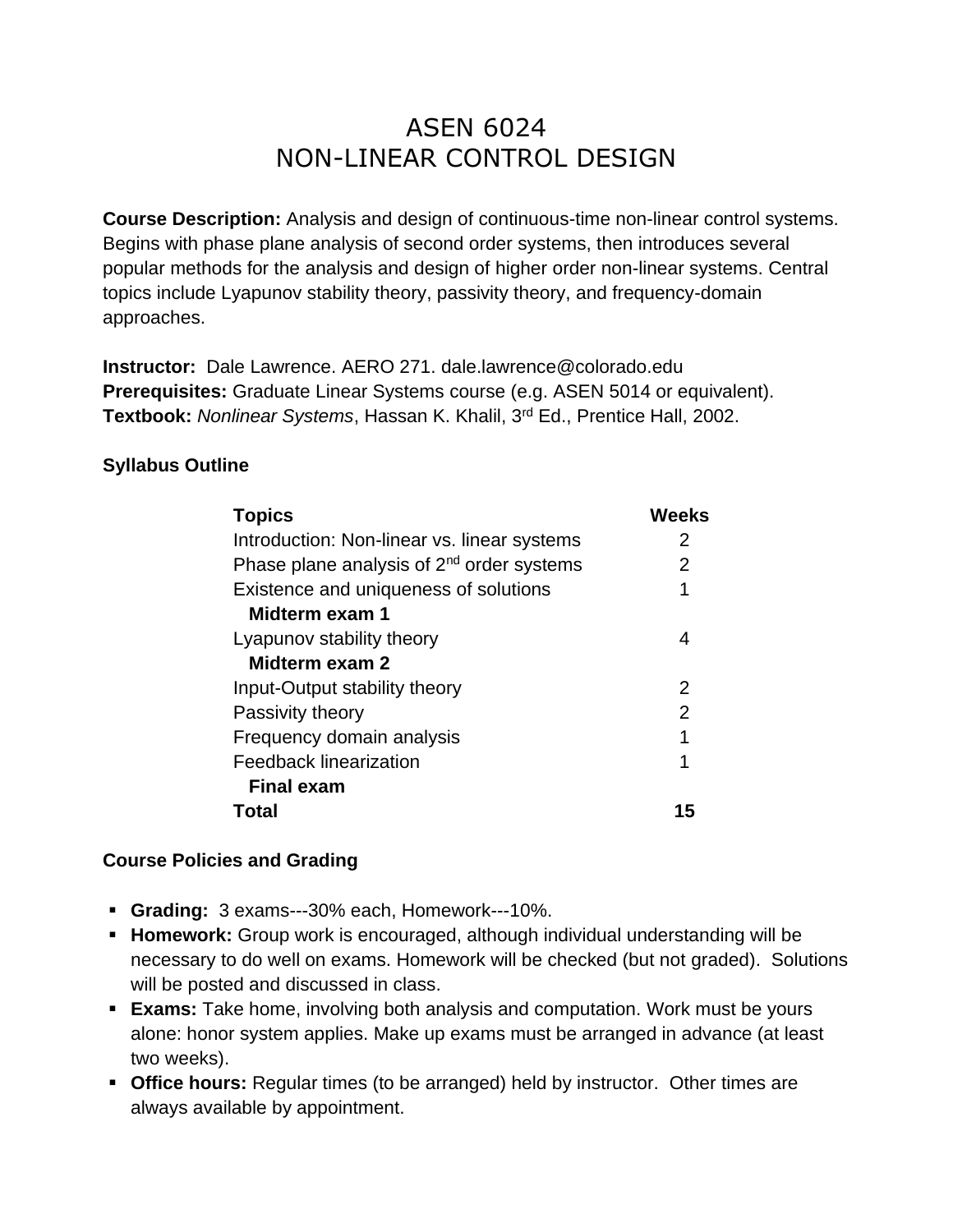### **Course Purpose and Learning Objectives**

Nonlinearities are unavoidable in most high-performance control systems, and this course provides a foundation for treating these systems using the most popular techniques. This course builds on analysis and control design techniques developed in a graduate linear systems course. It will develop further analysis and control design techniques that apply to various types of non-linear systems.

The course begins with a comparison between 2nd order linear and non-linear systems using a phase plane analysis. This provides a survey of various behaviors that can arise in non-linear systems, and sets the stage for analysis and design tools to handle these types of systems.

A foundation for analysis is laid with a discussion of existence and uniqueness of solutions to non-linear ODE's. Then Lyapunov stability is treated in depth, showing how it can be used for analysis as well as control design. Input-Output stability theory is then addressed, including passivity theory and frequency domain analysis/design techniques (absolute stability, describing functions). Examples of their use in feedback systems are presented. Finally, feedback linearization is introduced.

As in the linear systems course (ASEN 5014), key ideas are the focus of the course, with mathematics used to expose these ideas. The required mathematics tools and vocabulary will be covered as needed. The theorem/proof format is avoided in favor of an exposition of useful ``truths'' and a demonstration of the underlying reasons. The course introduces standard viewpoints, methods, and terminology used in the applied and research literature. It is intended as a basis for students pursuing research in the control systems area, and as a resource (set of tools, insights) for the application of control systems in practice.

#### **Classroom Behavior**

Both students and faculty are responsible for maintaining an appropriate learning environment in all instructional settings, whether in person, remote or online. Those who fail to adhere to such behavioral standards may be subject to discipline. Professional courtesy and sensitivity are especially important with respect to individuals and topics dealing with race, color, national origin, sex, pregnancy, age, disability, creed, religion, sexual orientation, gender identity, gender expression, veteran status, political affiliation or political philosophy. For more information, see the policies on [classroom behavior](http://www.colorado.edu/policies/student-classroom-and-course-related-behavior) and the [Student Conduct & Conflict Resolution policies.](https://www.colorado.edu/sccr/student-conduct)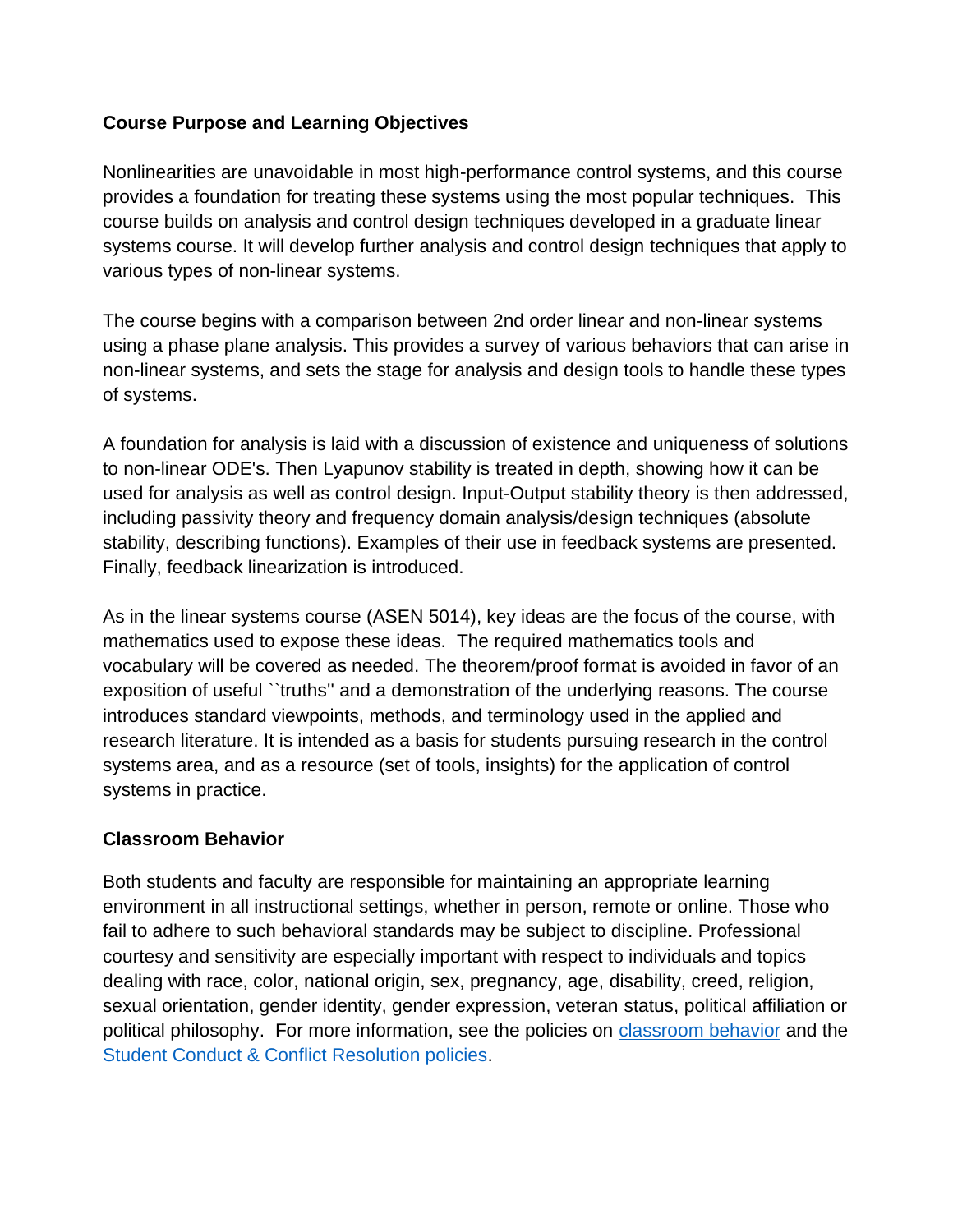#### **Requirements for COVID-19**

As a matter of public health and safety due to the pandemic, all members of the CU Boulder community and all visitors to campus must follow university, department and building requirements and all public health orders in place to reduce the risk of spreading infectious disease. Students who fail to adhere to these requirements will be asked to leave class, and students who do not leave class when asked or who refuse to comply with these requirements will be referred t[o](https://www.colorado.edu/sccr/) [Student Conduct and Conflict Resolution.](https://www.colorado.edu/sccr/) For more information, see the policy o[n](https://www.colorado.edu/policies/covid-19-health-and-safety-policy) [classroom behavior](http://www.colorado.edu/policies/student-classroom-and-course-related-behavior) and th[e](http://www.colorado.edu/osccr/) [Student Code of Conduct.](http://www.colorado.edu/osccr/) If you require accommodation because a disability prevents you from fulfilling these safety measures, please follow the steps in the "Accommodation for Disabilities" statement on this syllabus.

As of Aug. 13, 2021, CU Boulder has returned to requiring masks in classrooms and laboratories regardless of vaccination status. This requirement is a temporary precaution during the delta surge to supplement CU Boulder's COVID-19 vaccine requirement. Exemptions include individuals who cannot medically tolerate a face covering, as well as those who are hearing-impaired or otherwise disabled or who are communicating with someone who is hearing-impaired or otherwise disabled and where the ability to see the mouth is essential to communication. If you qualify for a mask-related accommodation, please follow the steps in the "Accommodation for Disabilities" statement on this syllabus. In addition, vaccinated instructional faculty who are engaged in an indoor instructional activity and are separated by at least 6 feet from the nearest person are exempt from wearing masks if they so choose.

Students who have tested positive for COVID-19, have symptoms of COVID-19, or have had close contact with someone who has tested positive for or had symptoms of COVID-19 must stay home. In this class, if you are sick or quarantined, please notify the instructor via e-mail so accommodations can be discussed.

#### **Accommodation for Disabilities**

If you qualify for accommodations because of a disability, please submit your accommodation letter from Disability Services to your faculty member in a timely manner so that your needs can be addressed. Disability Services determines accommodations based on documented disabilities in the academic environment. Information on requesting accommodations is located on the [Disability Services website.](https://www.colorado.edu/disabilityservices/) Contact Disability Services at 303-492-8671 or [dsinfo@colorado.edu](mailto:dsinfo@colorado.edu) for further assistance. If you have a temporary medical condition, see **Temporary Medical Conditions** on the Disability Services website.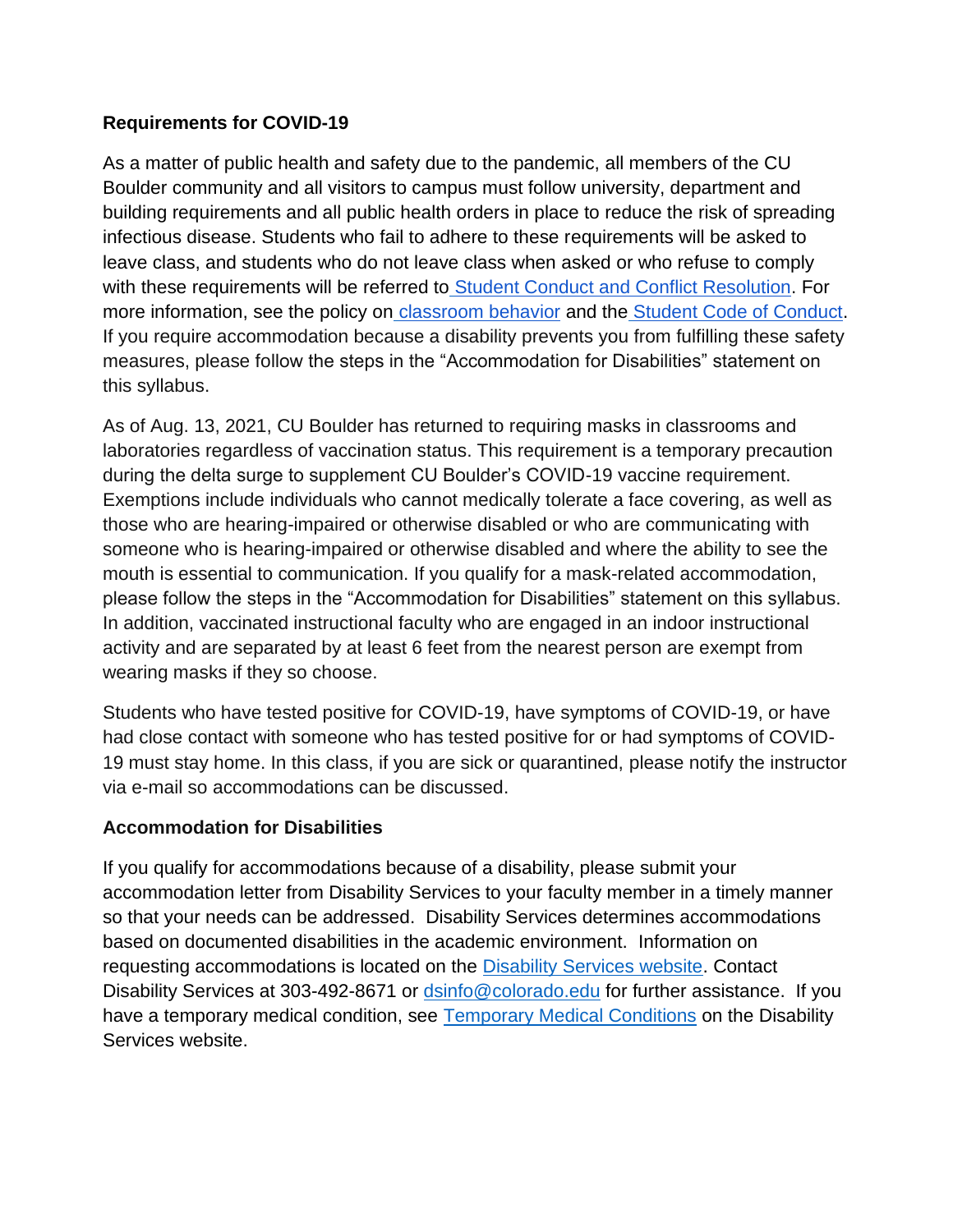## **Preferred Student Names and Pronouns**

CU Boulder recognizes that students' legal information doesn't always align with how they identify. Students may update their preferred names and pronouns via the student portal; those preferred names and pronouns are listed on instructors' class rosters. In the absence of such updates, the name that appears on the class roster is the student's legal name.

# **Honor Code**

All students enrolled in a University of Colorado Boulder course are responsible for knowing and adhering to the Honor Code academic integrity policy. Violations of the Honor Code may include, but are not limited to: plagiarism, cheating, fabrication, lying, bribery, threat, unauthorized access to academic materials, clicker fraud, submitting the same or similar work in more than one course without permission from all course instructors involved, and aiding academic dishonesty. All incidents of academic misconduct will be reported to the Honor Code [\(honor@colorado.edu\)](mailto:honor@colorado.edu); 303-492-5550). Students found responsible for violating the academic integrity policy will be subject to nonacademic sanctions from the Honor Code as well as academic sanctions from the faculty member. Additional information regarding the Honor Code academic integrity policy can be found on the [Honor Code website.](https://www.colorado.edu/osccr/honor-code)

## **Sexual Misconduct, Discrimination, Harassment and/or Related Retaliation**

The University of Colorado Boulder (CU Boulder) is committed to fostering an inclusive and welcoming learning, working, and living environment. CU Boulder will not tolerate acts of sexual misconduct (harassment, exploitation, and assault), intimate partner violence (dating or domestic violence), stalking, or protected-class discrimination or harassment by or against members of our community. Individuals who believe they have been subject to misconduct or retaliatory actions for reporting a concern should contact the Office of Institutional Equity and Compliance (OIEC) at 303-492-2127 or email [cureport@colorado.edu.](mailto:cureport@colorado.edu) Information about OIEC, university policies, [reporting](https://www.colorado.edu/oiec/reporting-resolutions/making-report) options, and the campus resources can be found on the **OIEC** website.

Please know that faculty and graduate instructors have a responsibility to inform OIEC when made aware of incidents of sexual misconduct, dating and domestic violence, stalking, discrimination, harassment and/or related retaliation, to ensure that individuals impacted receive information about their rights, support resources, and reporting options.

## **Religious Holidays**

Campus policy regarding religious observances requires that faculty make every effort to deal reasonably and fairly with all students who, because of religious obligations, have conflicts with scheduled exams, assignments or required attendance. In this class, there